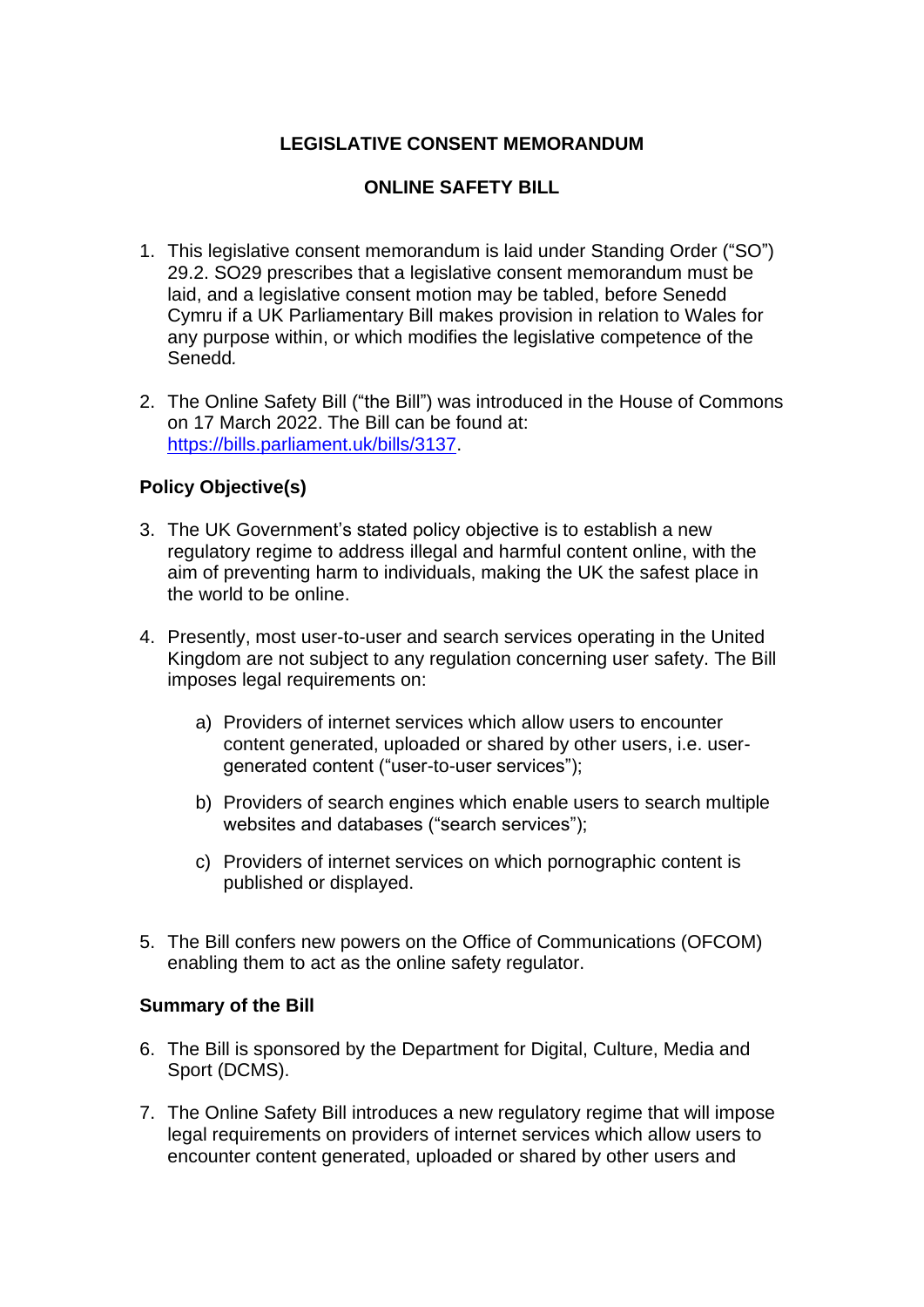search engines which enable users to search multiple websites and databases. Providers of regulated services will be required to:

- a) Assess their user base and the risks of harm to those users present on the service;
- b) Take steps to mitigate and manage the risks of harm to individuals arising from illegal content and activity, and (for services likely to be accessed by children) content and activity that is harmful to children;
- c) Put in place systems and processes which allow users and affected persons to report specified types of content and activity to the service provider;
- d) Establish a transparent and easy to use complaints procedure which allows for complaints of specified types to be made;
- e) Have regard to the importance of protecting users' legal rights to freedom of expression and protecting users from a breach of a legal right to privacy when implementing safety policies and procedures;
- f) Put in place systems and processes designed to ensure that detected but unreported CSEA content is reported to the NCA.
- 8. Additional legal requirements will be placed upon user-to-user services that meet threshold conditions specified by the Secretary of State. These include setting out in clear terms of service how legal but harmful content to adults will be treated and assessing and publishing steps taken to protect users' legal rights to freedom of expression and users' privacy.
- 9. Search services which meet additional threshold conditions will be under a duty to produce annual transparency reports and to put in place proportionate systems and processes to prevent the risk of users encountering fraudulent adverts.
- 10.OFCOM will be responsible for enforcing the legal requirements imposed on service providers. The Bill requires OFCOM to produce codes of practice for service providers, setting out the recommended steps that providers can take in order to comply with the legal requirements. New powers conferred on OFCOM include the power to give enforcement notifications and to impose financial penalties.
- 11.The Bill also requires providers of internet services which make pornographic material available by way of the service (as opposed to enabling users to generate or share such content) to ensure that children are not normally able to encounter that pornographic content.
- 12.Within the Bill, existing communications offences are replaced with three new communications offences: a harmful communications offence, a false communications offence and a threatening communications offence, as well as the creation of a new "cyberflashing" offence.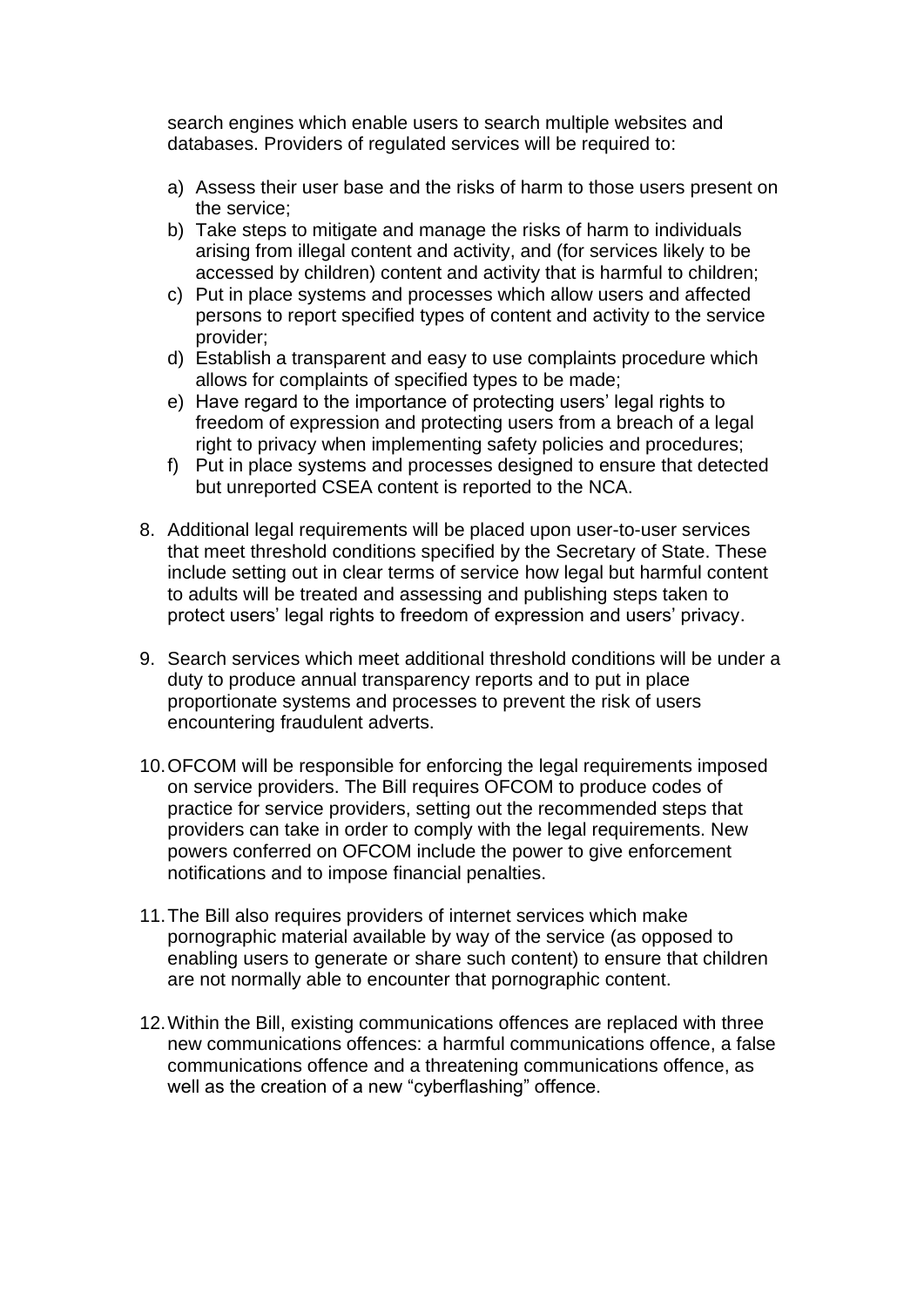### **Provisions in the Bill for which consent is required**

13.The Senedd's consent is required for the following provision included within the Bill:

### **Clause 175(5) - Powers to amend Part 2 of Schedule 1 (as introduced)**

14.Clause 175(5) confers a power on Welsh Ministers to amend a list of Welsh education and childcare providers (Part 2 of Schedule 1) that will be exempt from regulation under the Bill. Paragraph 10 and Part 2 of Schedule 1 to the Bill make provision for exemptions to the Bill relating to providers of education and childcare. Paragraph 10 provides a description of the exemption for services provided by persons providing education or childcare, and Part 2 lists those exempt providers.

Clause 175(5) set outs that Welsh Ministers may by regulations made by statutory instrument amend the part of the list of exempt providers in Part 2 of Schedule 1 of the Bill which relates to Wales.

- 15.Consent is requested for Clause 175(5) because it makes provision with regard to devolved matters in so far as they relate to education and childcare. The purpose of the exemption for education and childcare in Wales is based on statutory safeguarding requirements already placed upon providers. These providers included in Part 2 of Schedule 1 are subject to existing regulation and inspection arrangements. Further, should there be changes in terms of education or childcare provision in Wales in the future, the Welsh Ministers will by statutory instrument have the power to amend the list of providers to be included within the exemption. This power is therefore important in terms of future proofing the Bill's provisions in respect of these particular exemptions and how they apply in Wales.
- 16.The UK Government has indicated in the published Explanatory Notes to the Bill that they consider Clause 175(5) to fall within the Senedd's legislative competence, and therefore are seeking a legislative consent motion in respect of this Clause.

# **Paragraph 10 and Part 2 of Schedule 1 (as introduced)**

17.Clause 175(5) directly relates to paragraph 10 and Part 2 of Schedule 1. Those provisions make up exemptions to the Bill relating to providers of education and childcare. Paragraph 10 provides a description of the exemption for services by persons providing education or childcare, and Part 2 lists those exempt providers. Consent is requested for paragraph 10 and Part 2 of Schedule 1 in so far as those provisions relate to Wales because they are with regard to devolved matters of education and childcare.